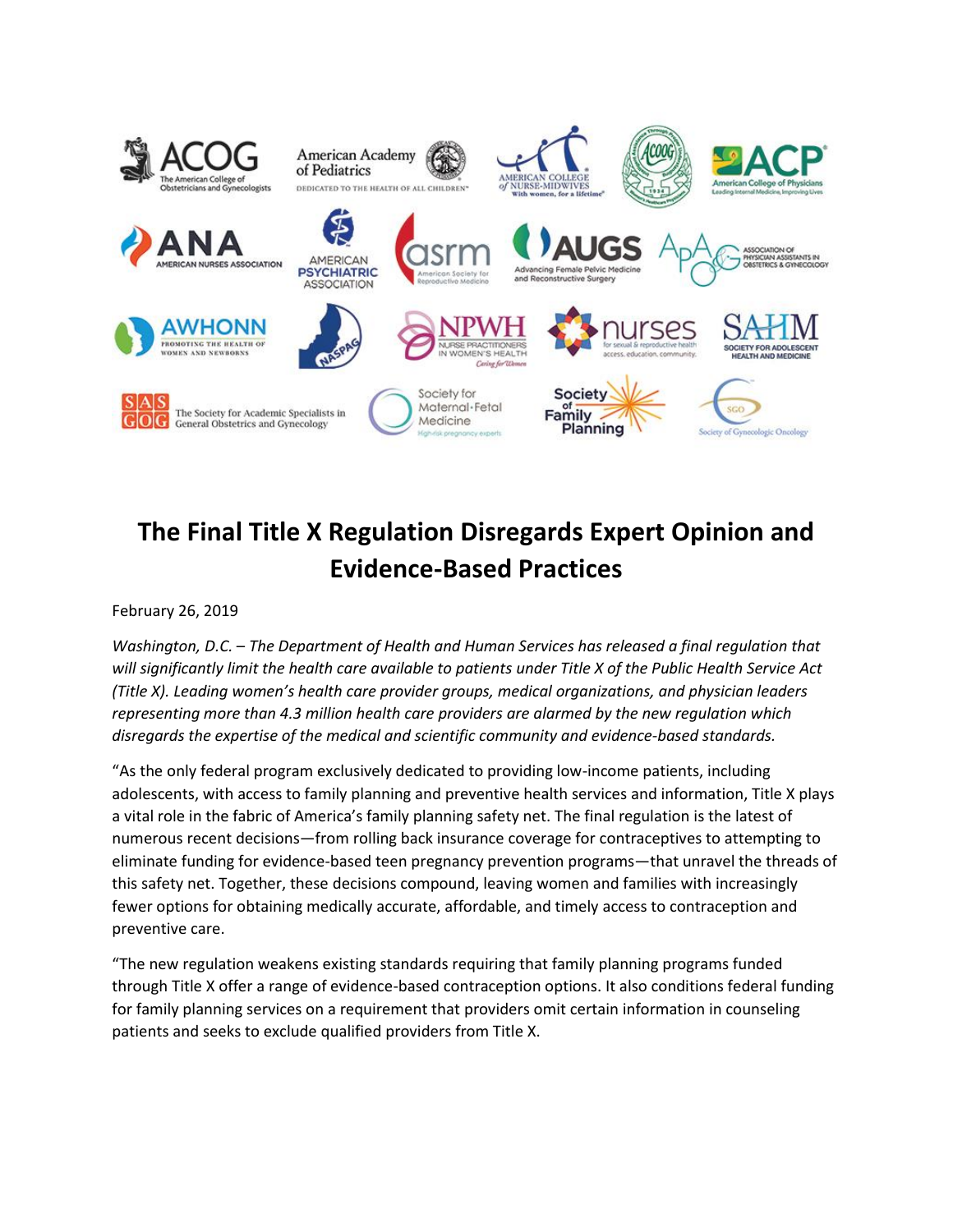"This regulation will do indelible harm to the health of Americans and to the relationship between patients and their providers. By forcing providers to omit critical information about health care and resources available, the final regulation directly undermines patients' confidence in their care.

"There is no room for politics in the exam room. For the health of the American people, every individual must have access to comprehensive, affordable care in a safe and timely fashion, just as every provider must be able to deliver medically accurate information and care. The administration should retract this regulation and consider the record volume of comments from the medical, scientific, and patient advocacy communities. Family planning policy should be driven by facts, evidence, and necessity, not politics and ideology."

###

#### **The American College of Obstetricians and Gynecologists**

The American College of Obstetricians and Gynecologists (ACOG) is the nation's leading group of physicians providing health care for women. As a private, voluntary, nonprofit membership organization of more than 58,000 members, ACOG strongly advocates for quality health care for women, maintains the highest standards of clinical practice and continuing education of its members, promotes patient education, and increases awareness among its members and the public of the changing issues facing women's health care. [www.acog.org](http://www.acog.org/)

## **The American Academy of Pediatrics**

The American Academy of Pediatrics is an organization of 67,000 primary care pediatricians, pediatric medical subspecialists and pediatric surgical specialists dedicated to the health, safety and well-being of infants, children, adolescents and young adults. For more information, [www.aap.org](http://www.aap.org/) and follow us on Twitter @AmerAcadPeds.

## **The American College of Nurse-Midwives**

The American College of Nurse-Midwives (ACNM) is the professional association that represents certified nursemidwives (CNMs) and certified midwives (CMs) in the United States. With roots dating to 1929, ACNM sets the standard for excellence in midwifery education and practice in the United States and strengthens the capacity of midwives in developing countries. ACNM's members are primary care providers for women throughout the lifespan, with a special emphasis on pregnancy, childbirth, and gynecologic and reproductive health. Visit [www.midwife.org](http://www.midwife.org/) to learn more or follow ACNM on [Twitter](https://twitter.com/ACNMmidwives) or [Facebook.](https://www.facebook.com/ACNMmidwives/)

#### **The American College of Osteopathic Obstetricians and Gynecologists**

Founded in 1934, the American College of Osteopathic Obstetricians and Gynecologists is a nonprofit, nonpartisan organization committed to excellence in women's health. The purpose of the ACOOG is to educate and support osteopathic physicians to improve the quality of life for women by promoting programs that are innovative, visionary, inclusive, and socially relevant. The ACOOG is likewise committed to being the premier leader in the physical, emotional, and spiritual health of women.

#### **The American College of Physicians**

The American College of [Physicians](http://www.acponline.org/) is the largest medical specialty organization in the United States with members in more than 145 countries worldwide. ACP membership includes 154,000 internal medicine physicians (internists), related subspecialists, and medical students. Internal medicine physicians are specialists who apply scientific knowledge and clinical expertise to the diagnosis, treatment, and compassionate care of adults across the spectrum from health to complex illness. Follow ACP on [Twitter](http://www.twitter.com/acpinternists) and [Facebook.](http://www.facebook.com/acpinternists)

#### **The American Nurses Association**

The American Nurses Association (ANA) is the premier organization representing the interests of the nation's 4 million registered nurses. ANA advances the nursing profession by fostering high standards of nursing practice, promoting a safe and ethical work environment, bolstering the health and wellness of nurses, and advocating on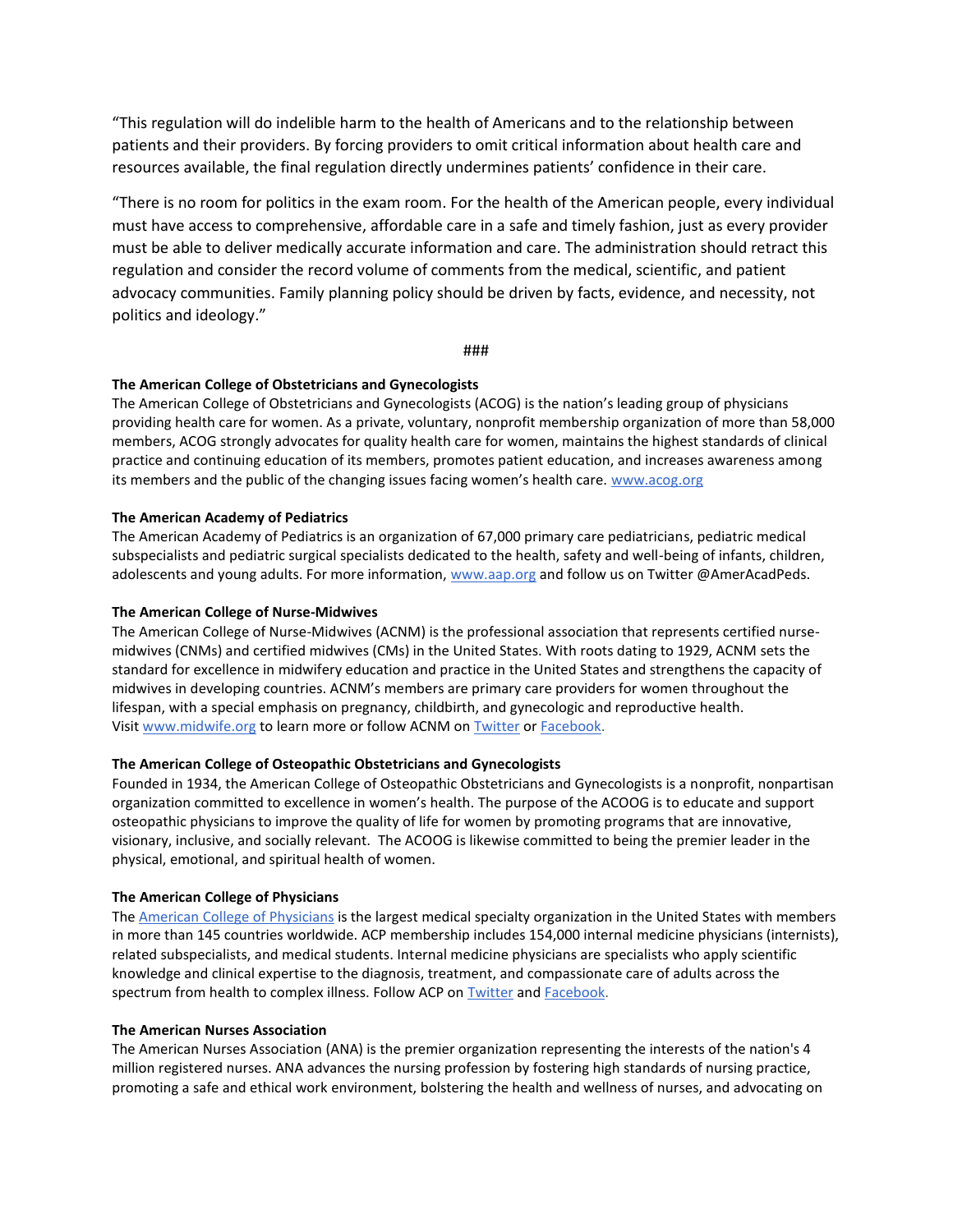health care issues that affect nurses and the public. ANA is at the forefront of improving the quality of health care for all. For more information, visit [www.nursingworld.org.](http://www.nursingworld.org/)

#### **The American Psychiatric Association**

The American Psychiatric Association, founded in 1844, is the oldest medical association in the country. The APA is also the largest psychiatric association in the world with more than 38,500 physician members specializing in the diagnosis, treatment, prevention and research of mental illnesses. APA's vision is to ensure access to quality psychiatric diagnosis and treatment. For more information please visit [www.psychiatry.org.](https://www.psychiatry.org/newsroom/news-releases/www.psychiatry.org)

#### **The American Society for Reproductive Medicine**

ASRM is a multidisciplinary organization dedicated to the advancement of the science and practice of reproductive medicine. The Society accomplishes its mission through the pursuit of excellence in education and research and through advocacy on behalf of patients, physicians, and affiliated health care providers. The Society is committed to facilitating and sponsoring educational activities for the lay public and continuing medical education activities for professionals who are engaged in the practice of and research in reproductive medicine. [www.asrm.org](http://www.asrm.org/)

#### **The American Urogynecologic Society**

The American Urogynecologic Society (AUGS) is the premier non-profit organization representing professionals dedicated to treating female pelvic floor disorders. Founded in 1979, AUGS represents more than 1,900 members, including practicing physicians, nurse practitioners, physical therapists, nurses and health care professionals, and researchers from many disciplines. For members and constituents, AUGS is the primary source of clinical and scientific information and education in Female Pelvic Medicine and Reconstructive Surgery (FPMRS).

#### **The Association for Physician Assistants in Obstetrics and Gynecology**

The Association for Physician Assistants in Obstetrics and Gynecology (APAOG) is the only professional association devoted exclusively to PAs practicing in women's health. Established in 1991, APAOG is the collective voice for professionals working to improve the health care of women. APAOG is a voluntary, nonprofit organization committed to improving women's health through advocating for patient autonomy through education and collaborative care, promoting clinical and academic excellence for APAOG members, and to assist and support PA's and the healthcare team by delivering the highest quality women's healthcare services. [www.apaog.org](http://www.apaog.org/)

#### **The Association of Women's Health, Obstetric and Neonatal Nurses**

Since 1969, the Association of Women's Health, Obstetric and Neonatal Nurses (AWHONN) has been the foremost authority promoting the health of women and newborns and strengthening the nursing profession through the delivery of superior advocacy, research, education, and other professional and clinical resources. AWHONN represents the interests of 350,000 registered nurses working in women's health, obstetric, and neonatal nursing across the United States. Learn more about AWHONN at [www.awhonn.org.](http://www.awhonn.org/)

#### **The North American Society for Pediatric and Adolescent Gynecology**

The North American Society for Pediatric and Adolescent Gynecology (NASPAG), founded in 1986, is dedicated to providing multidisciplinary leadership in education, research and gynecologic care to improve the reproductive health of youth. Its focus is to serve and be recognized as the lead provider in PAG education, research and clinical care, conduct and encourage multidisciplinary and inter-professional programs of medical education and research in the field of PAG, and advocate for the reproductive well-being of children and adolescents and the provision of unrestricted, unbiased and evidence based practice of PAG. Its official journal, Journal of Pediatric and Adolescent Gynecology, had its first volume published in 1987 and it continues to cover the spectrum of basic science and clinical research in the subspecialty area, addressing gynecological related problems from birth through early twenties. The Society continues to grow in membership as it serves to inform, educate and advance the quality of care for young gynecological patients both nationally and internationally.

#### **The National Association of Nurse Practitioners in Women's Healt**h

The National Association of Nurse Practitioners in Women's Health (NPWH) is a nonprofit, professional